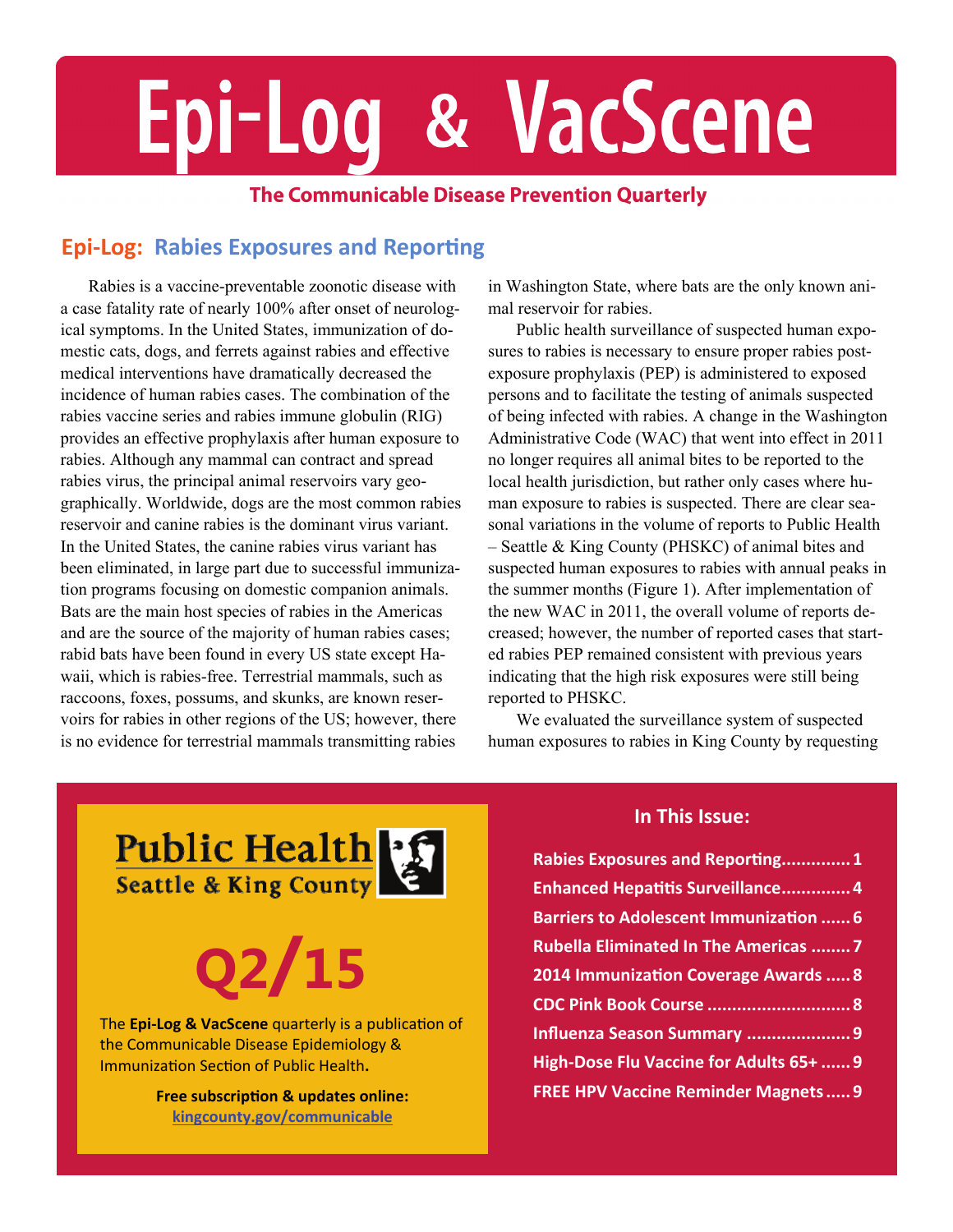hospital pharmacy records of RIG prescriptions administered from 2007-2013 and matching these records to reported cases in the CD-Epi Database at PHSKC. Because RIG is only indicated for rabies PEP and is administered a single time, pharmacy records of RIG prescriptions are an ideal source of comparative data. We calculated the sensitivity of our surveillance system, also referred to as the percent of cases reported, as the percentage of King



**Figure 1. Cases of Animal Bites and Suspected Human Exposures to Rabies Reported to PHSKC and Reported Cases That Received Rabies PEP by Month of Report, 2007‐2013.**

County residents that received RIG and were reported to PHSKC among all King County residents that received RIG. We requested ED visit notes for any patient that received rabies PEP from 2011-2013 and did not match our database to assess exposure risk based upon the Washington State Department of Health guidelines and to determine if the criteria for rabies PEP administration were met.

Eleven King County hospital pharmacies provided RIG prescription data for all or some years of the study period. From 2007-2013, our evaluation determined that 86% of patients receiving RIG were properly reported to PHSKC. There were annual variations in sensitivity of our surveillance system to detect suspected human exposures to rabies, as seen in Figure 2. Although there was a slight decrease in the percent of cases reported after the change in the WAC, 84% of all patients that received rabies PEP from 2011-2013 were reported to PHSKC and remained consistent during this time period while the total volume of patients receiving rabies PEP increased.

From 2011-2013, the majority of patients (58%) receiving rabies PEP had animal exposures that involved

<span id="page-1-0"></span>**Epi-Log: Rabies (cont'd)** bats, 15% involved dogs, 15% involved raccoons, and 12% involved cats or other animals. Our analysis found that 45% of patients that received rabies PEP did not have an exposure consistent with guideline criteria for the administration of rabies PEP. Most of these patients had encounters with raccoons, cats, or dogs that occurred locally, where rabies is not transmitted by terrestrial mammals. Among cases reported to PHSKC from 2011-2013, approximately 26% of bat encounters, 50% of dog encounters, and 82% of raccoon encounters did not meet the recommendations for administration of rabies PEP. Emergency department and other primary care providers should familiarize themselves with the local rabies epidemiology [and guidelines for PEP administration \(see](#page-2-0) **Rabies Resources**, page 3).

> It is important to conduct a thorough exposure assessment to determine the need for rabies PEP. The local epidemiology of rabies where the exposure occurred must be taken into account when determining whether rabies PEP is necessary. The circumstances surrounding the animal





encounter must also be considered; if the bite was provoked, it may be normal animal behavior rather than an indication of rabies infection. When determining whether a bite is provoked, the encounter must be considered from the animal's perspective. For example, a person walking by a dog's house may be bit because the dog sees the stranger as invading their territory, or a person trying to shoo away a raccoon eating outdoor pet food may be attacked because the person is threatening the animal's food source. Before initiating rabies PEP, it is also important to consider whether the animal is available for testing. If the animal encounter involves a domestic cat, dog or ferret,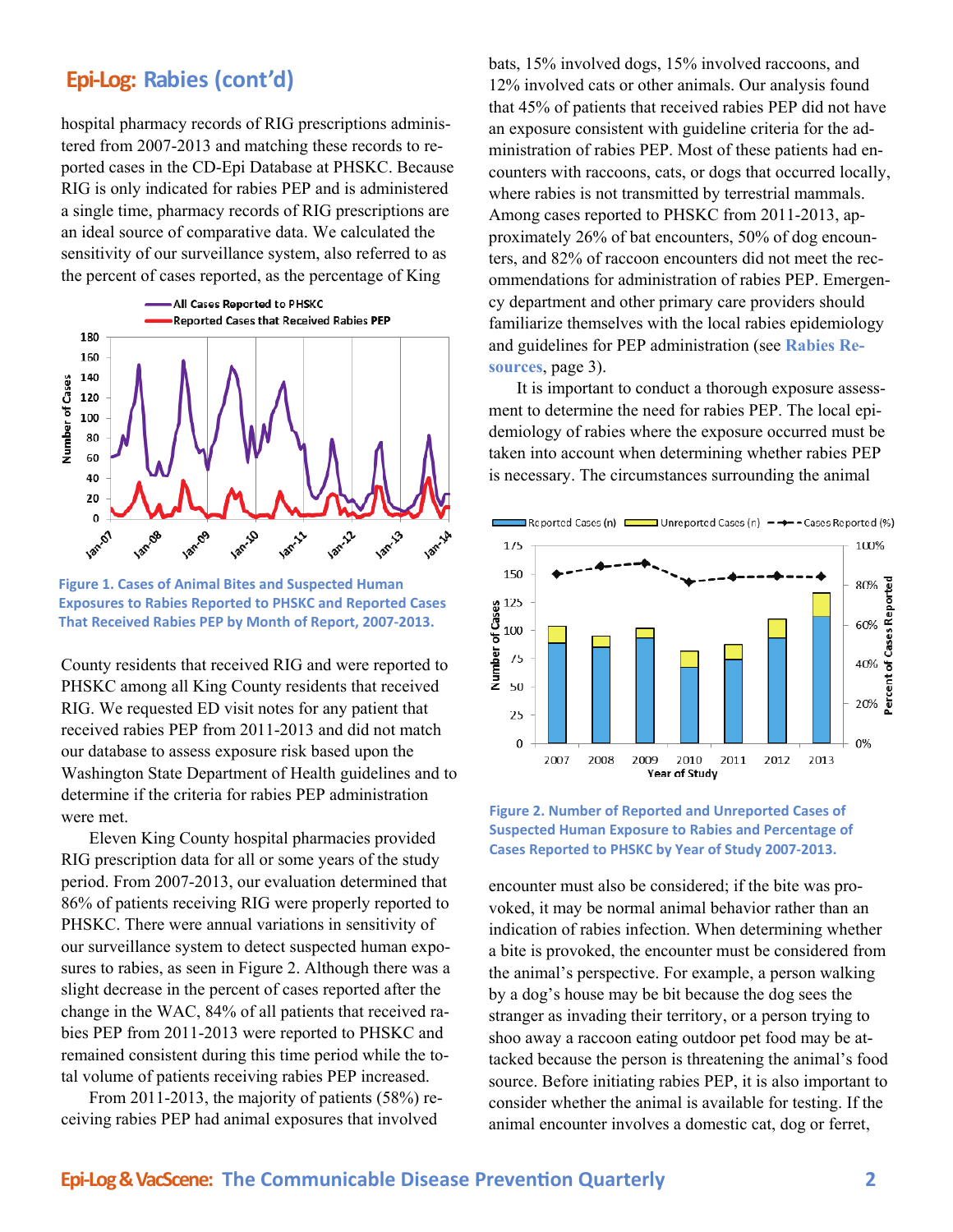#### <span id="page-2-0"></span>**Epi‐Log: Rabies (cont'd)**

the animal may be quarantined for a 10-day observation period. If there is no laboratory evidence of rabies or if the animal remains healthy after quarantine, rabies PEP is not necessary.

The decision to initiate rabies PEP is made by the patient and their healthcare provider, optimally with input from our Public Health team when in doubt about whether or not PEP is indicated. When PEP is needed, our staff can assist when necessary in identifying healthcare facilities with an adequate supply of RIG, arrange for follow up doses of rabies vaccine with local healthcare providers, and can facilitate testing of animal specimens. The PHSKC CD-Epi staff is available 24/7 to take case reports and to answer questions about suspected human exposures to rabies.

All cases of suspected human exposures to rabies are immediately reportable to the local health jurisdiction. Since rabies PEP should only be administered to patients suspected of being exposed to rabies, we encourage healthcare facilities to implement protocols to ensure that every patient that receives rabies PEP has been reported. For example, one strategy to improve reporting completeness is to develop alerts within the EMR system whenever RIG or rabies vaccine is ordered to remind the provider or infection control practitioner to report the case.

#### **Rabies Resources:**

PHSKC Guidance for Assessment, [Management](http://www.kingcounty.gov/healthservices/health/communicable/providers/RabiesAssessment.aspx) and Reporting of [Suspected](http://www.kingcounty.gov/healthservices/health/communicable/providers/RabiesAssessment.aspx) Rabies Exposure

Washington State [Department](http://www.doh.wa.gov/Portals/1/Documents/5100/420-073-Guideline-RabiesSuspectedExposure.pdf) of Health Guidelines for [Suspected](http://www.doh.wa.gov/Portals/1/Documents/5100/420-073-Guideline-RabiesSuspectedExposure.pdf) Exposure to Rabies

WHO Expert [Consulta](http://whqlibdoc.who.int/trs/WHO_TRS_931_eng.pdf?ua=1)tion on Rabies, 2004: Geneva [Switzerland](http://whqlibdoc.who.int/trs/WHO_TRS_931_eng.pdf?ua=1)

#### **Subscribe to Public Health's INFO‐X Health Alerts & Advisories**

Public Health communicates information of public health relevance (including outbreak‐ related information and guidance) to clinicians using Health Alerts and Advisories distributed through our "INFO‐X" email listservs. We encourage all King County healthcare providers who do not currently receive our "INFO‐X" messages to subscribe by sending a request to Maybelle Tamura at [maybelle.tamura@kingcounty.gov](mailto:maybelle.tamura@kingcounty.gov). Please provid your full name, prac‐ tice location and type of practice (specialty).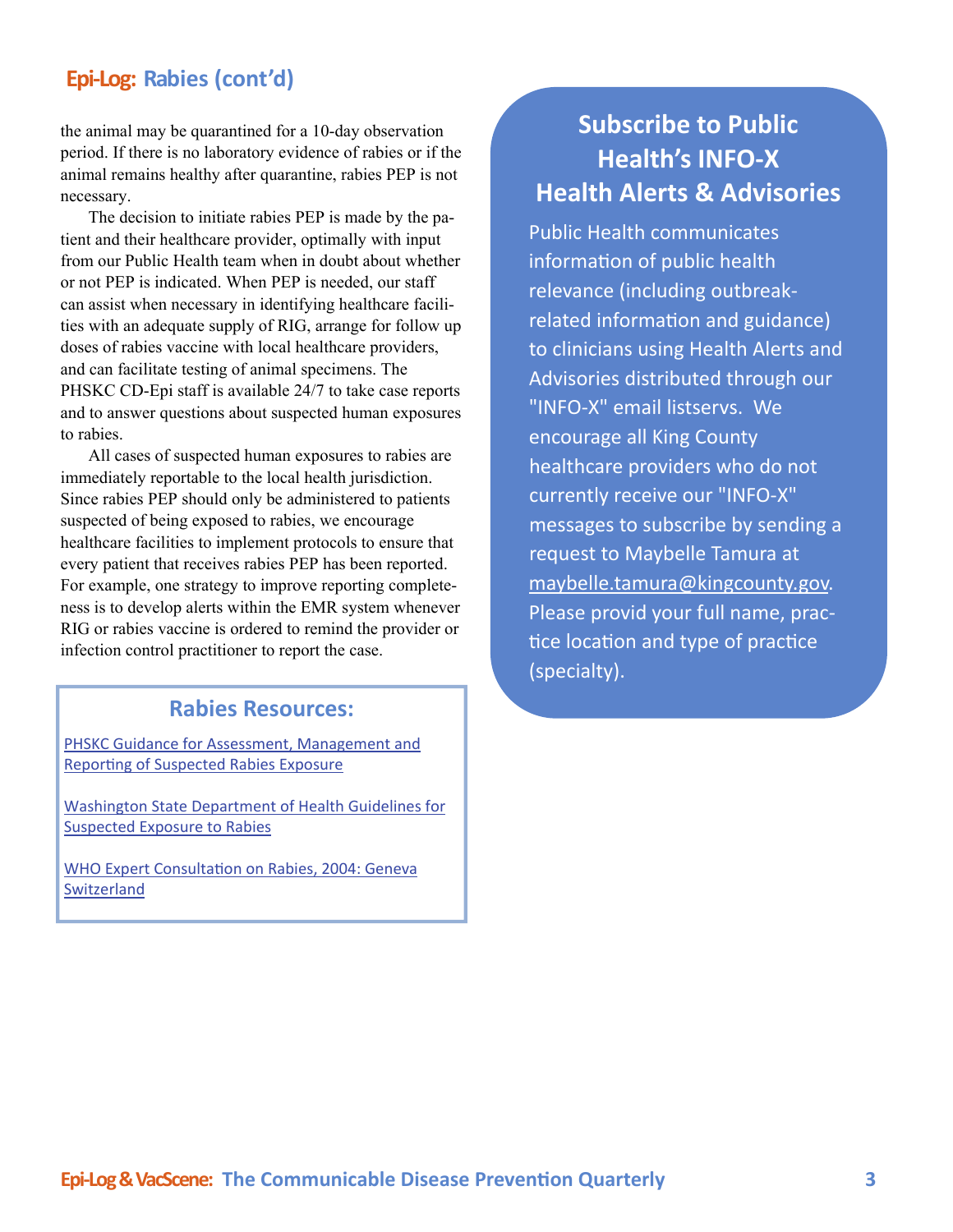#### <span id="page-3-0"></span>**Epi‐Log:Many Chronic HepaƟƟs PaƟents Underimmunized, Need Linkage to Care**

Beginning January, 2013, Public Health – Seattle  $\&$ King County (PHSKC) has conducted enhanced surveillance for chronic hepatitis in conjunction with the Centers for Disease Control and Prevention (CDC) and Washington State Department of Health (WA DOH). These efforts will improve our understanding of the epidemiology of chronic hepatitis in King County by providing more complete and accurate data on demographic characteristics, case-reported risk factors, clinical information, and clinical management practices. While King County led investigative efforts in 2013- 2014, enhanced surveillance has expanded to the rest of Washington State in 2015.

Due to high case volume, PHSKC preforms enhanced investigation on a 10% random sample of newly reported persons with chronic hepatitis B or C, and for all chronic hepatitis reports received in persons less than 21 years of age. Information for enhanced surveillance investigations is collected in two steps: (1) health care providers are faxed an informational letter, standardized 2-page questionnaire, and key messages document providing information on clinical management of patients with chronic hepatitis (see Resources Box to view copies of all surveillance materials); (2) a telephone interview is attempted with the patient with chronic hepatitis using a standardized investigation form. In addition, Public Health works to connect any patients who are lacking regular medical care with a primary care provider.

Below is a summary of findings for investigated cases reported in 2013. Stay tuned for additional reports on enhanced hepatitis surveillance, including a summary of 2014 cases and more detailed reports on both chronic hepatitis B and chronic hepatitis C enhanced surveillance findings.

#### **Chronic HepaƟƟs B**

A total of 491 newly reported cases of hepatitis B virus (HBV) infection were received by Public Health – Seattle & King County in 2013; following random sampling, 49 cases were investigated using the protocol described above.

Sampled cases with chronic HBV were distributed evenly across sex, and had a median age of 40 years (see Table 1). The majority of cases identified as Asian or Pacific Islander, and 14% identified as black or African. Over two-thirds of cases were born outside the United States; the most common countries of birth were

|                                   |     | <b>Hepatitis B</b> |     | Hepatitis C |  |
|-----------------------------------|-----|--------------------|-----|-------------|--|
|                                   | N   | %                  | N   | %           |  |
| <b>Total reported</b>             | 491 |                    | 925 |             |  |
| Investigations completed          | 49  |                    | 94  |             |  |
| Male                              | 23  | 47%                | 61  | 65%         |  |
| Female                            | 26  | 53%                | 33  | 35%         |  |
| Age:                              |     |                    |     |             |  |
| median                            | 40  |                    | 55  |             |  |
| range                             |     | $(24 - 68)$        |     | $(15 - 84)$ |  |
| Race:                             |     |                    |     |             |  |
| White                             | 3   | 6%                 | 58  | 62%         |  |
| Asian/Pacific Islander            | 37  | 76%                | 4   | 4%          |  |
| <b>Black</b>                      | 7   | 14%                | 19  | 20%         |  |
| Latino/Hispanic                   | 1   | 2%                 | 6   | 6%          |  |
| Other                             | 0   | 0%                 | 3   | 3%          |  |
| Unknown                           | 1   | 2%                 | 4   | 4%          |  |
| Born in the US                    | 5   | 10%                | 54  | 57%         |  |
| Born outside the US               | 37  | 76%                | 11  | 12%         |  |
| Birth country not identi-<br>fied | 7   | 14%                | 29  | 31%         |  |
| Insurance:                        |     |                    |     |             |  |
| Uninsured                         | 3   | 6%                 | 18  | 19%         |  |
| Private insurance                 | 28  | 57%                | 23  | 24%         |  |
| Public insurance                  | 12  | 22%                | 41  | 33%         |  |
| Other                             | 0   | 0%                 | 1   | 1%          |  |
| Unknown                           | 6   | 12%                | 11  | 12%         |  |

 **Table 1. Descriptive Statistics for Newly Reported Chronic HepaƟƟs B and C Cases in King County, 2013**

China (8), Vietnam (6), Philippines (5), and the Horn of Africa region (Somalia, Ethiopia, Eritrea) (5 cases).

The most frequently reported risk factor was having a known contact with hepatitis B (9 cases, 18% of total, 38% of those who responded); three cases reported that their mother also had chronic hepatitis B. None of the cases reported any history of injection drug use, nor of blood sugar testing.

Fifty-five percent of cases had been tested by their primary care provider, with smaller proportions tested at specialist clinics or OB/GYN clinics. The majority of cas-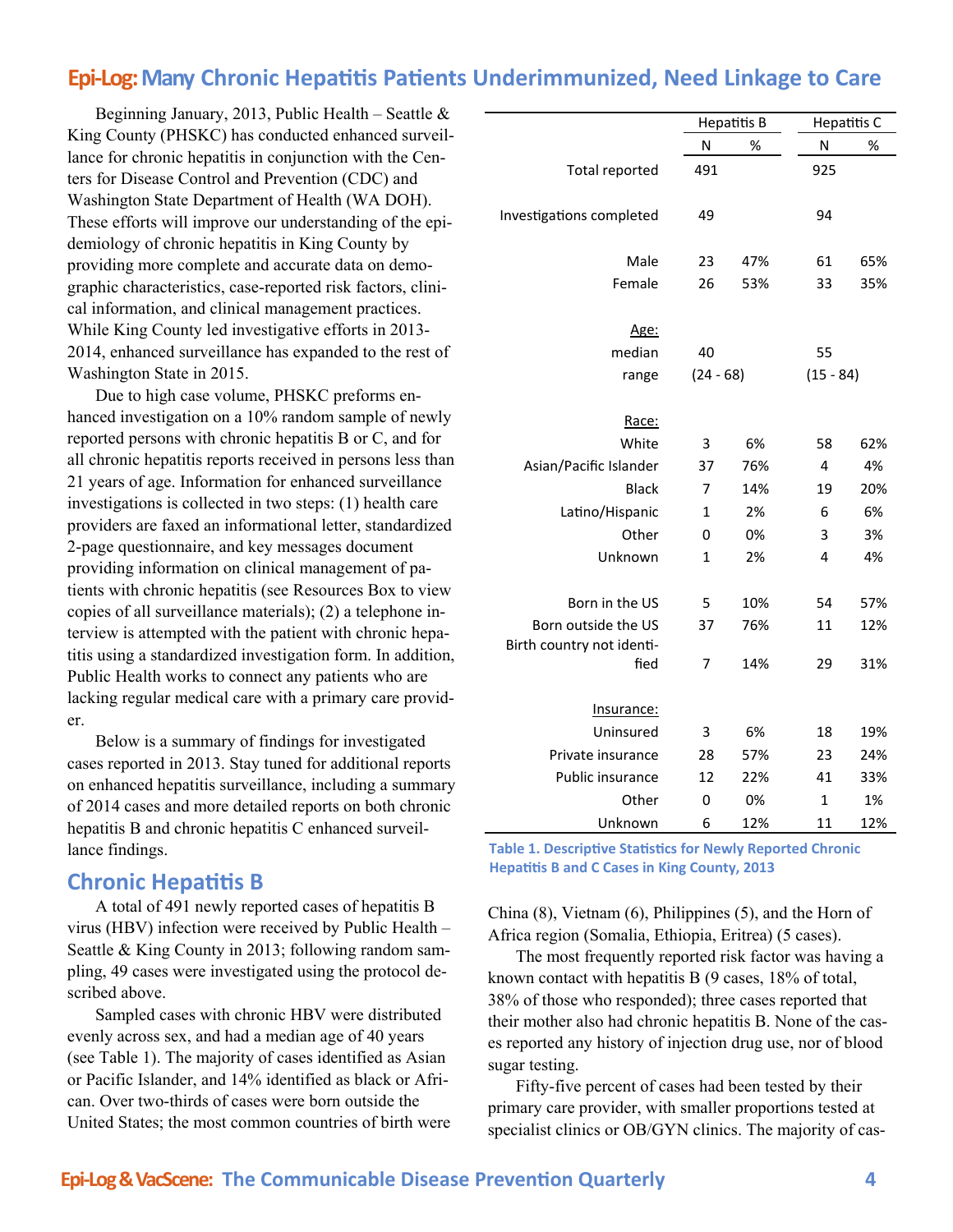#### **Epi‐Log: Chronic HepaƟƟs (cont'd)**

es were insured, mostly through private insurance plans  $(57\%)$ .

Of those included in our sample, 65% reported being linked to care for their hepatitis B (see Table 2). Seven (14%) reported no linkage to care with cited reasons including financial barriers, because the patient perceived that follow-up was unnecessary, or there was an inability to identify an appropriate provider.

|                                       | Hepatitis B |     |    | Hepatitis C |
|---------------------------------------|-------------|-----|----|-------------|
|                                       | N           | ℅   | Ν  | %           |
| Yes                                   | 32          | 65% | 45 | 48%         |
| No<br>Patient says yes, provider      | 7           | 14% | 30 | 32%         |
| says no<br>Provider says yes, patient | 0           | 0%  | 4  | 4%          |
| says no                               | 0           | 0%  | 4  | 4%          |
| No response or unknown                | 10          | 20% | 11 | 12%         |

**Table 2. Case Has Been Linked to Care for Their Chronic HepaƟƟs.**

#### **Chronic HepaƟƟs C**

A total of 925 newly reported cases of hepatitis C virus (HCV) infection were received by PHSKC in 2013; following sampling, 94 cases were investigated.

Roughly two-thirds of sampled cases with HCV were male, and an equal proportion was aged  $45 - 64$  years ("baby boomers"). Cases were predominantly white, with black or African as the next most frequent race reported. In contrast to chronic HBV cases, over half of cases with HCV were born in the United States (83% among cases with this information available). Ten cases  $(11\%)$  were homeless. Seven cases (7%) were deceased by the time of investigation.

Two thirds of cases with chronic HCV identified having used injection drugs at some time during their lifetime; only 16% reported injecting in the previous three months. Twenty-eight cases (30% of total, 70% of those who responded) reported history of incarceration, and 24 (26% of total, 63% of those who responded) had a known contact with hepatitis C. Two cases reported having a mother who was a known hepatitis case. Eleven cases reported history of an occupation involving exposure to human blood or bodily fluids, four of whom also reported history of an occupational splash or needle stick. Roughly one third of cases had documented immunity to hepatitis A and B; the

remainder of cases were known to be unimmunized (20%) or had no immunization data available. Eighteen cases (19%) reported history of cirrhosis.

Over thirty percent had no insurance or unclear insurance status. Fewer than half of the cases reported being linked to care for their hepatitis C. Thirty (32%) reported no linkage to care, for reasons including financial barriers, and a perception that follow-up was unnecessary.

#### **Key Findings:**

- Many patients with chronic hepatitis, especially those with HCV, reported not being linked to care for management of their infection.
- Among patients with HCV, only 1/3 had documented immunity against hepatitis A and B.
- Most patients with HBV reported some form of insurance; 20% of patients with HCV were uninsured.

#### **Resources For Health Care Providers:**

Enhanced [Surveillance](http://www.kingcounty.gov/healthservices/health/communicable/providers/~/media/health/publichealth/documents/communicable/Letter-HCP-Chronic-Viral-Hepatitis.ashx) HCP Letter

HCP Questi[onnaire](http://www.kingcounty.gov/healthservices/health/communicable/providers/~/media/health/publichealth/documents/communicable/Hepatitis-B-HCP-Questionnaire.ashx) Hepatitis B

**HCP Questi[onnaire](http://www.kingcounty.gov/healthservices/health/communicable/providers/~/media/health/publichealth/documents/communicable/Hepatitis-C-HCP-Questionnaire.ashx) Hepatitis C** 

Key [Messages](http://www.kingcounty.gov/healthservices/health/communicable/providers/~/media/health/publichealth/documents/communicable/Key-Messages-HCP-Hep-B-virus-infection-July-2013.ashx) For HCP for patients with HBV

Key [Messages](http://www.kingcounty.gov/healthservices/health/communicable/providers/~/media/health/publichealth/documents/communicable/Key-Messages-HCP-Hep-C-virus-infection-July-2013.ashx) For HCP for patients with HCV

WA DOH Patient [Interview](http://www.doh.wa.gov/Portals/1/Documents/5100/210-078-ReportForm-HepBC-Chronic.pdf) Forms

#### **NEW! Get Hep C Updates!**

We've added an opƟon in your *Epi‐Log & VacScene* subscription to receive occasional updates regarding hepatitis C prevention and **treatment.** Update your subscription **preferences** today by following the direct link to your personal preferences located in any *Epi‐Log & VacScene* email.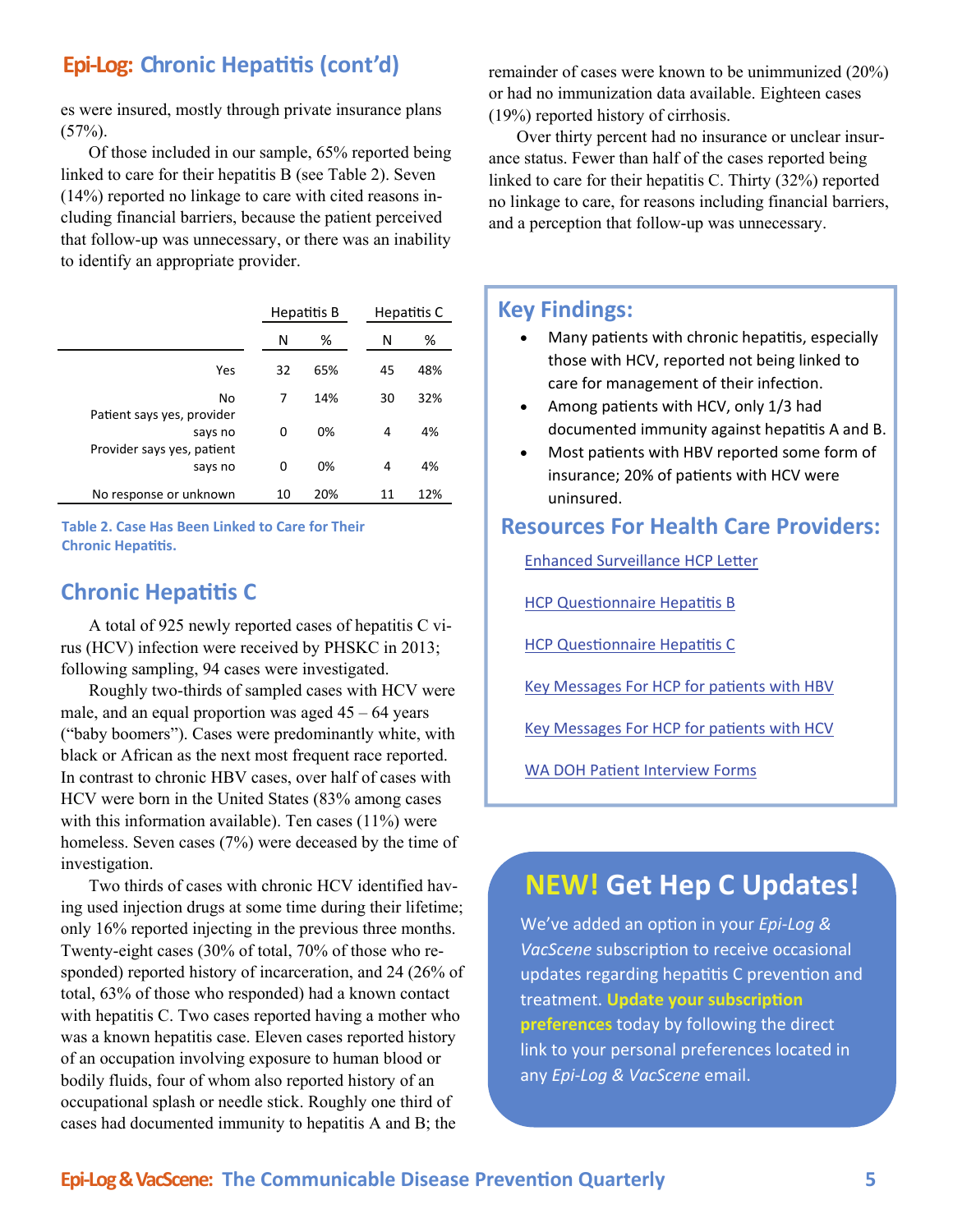#### <span id="page-5-0"></span>**VacScene: Aƫtudes and Barriers to Adolescent ImmunizaƟons**

Vaccine preventable diseases (VPDs) continue to cause preventable morbidity and mortality among adolescents. Although research suggests children with a foreign-born mother have lower vaccination completion rates than children with US-born mothers<sup>1</sup>, evidence is lacking regarding: 1) knowledge, attitudes and barriers related to the uptake of routinely recommended adolescent vaccines (Tdap, MCV4, HPV) among ethnic minorities, and 2) optimal strategies to maximize vaccine coverage among adolescents for whom access to health care may be limited. With a grant from the Society for Adolescent Health and Medicine, Public Health – Seattle & King County embarked on a project to identify attitudes and barriers regarding adolescent vaccination with Tdap, MCV4, and HPV vaccines among Hispanic, Somali, and Ethiopian/Eritrean communities in SeaTac, Tukwila, and Burien and to promote vaccination

*<sup>1</sup>* Buelow VH, Van Hook J. *Timely immunization series completion among children of immigrants.* J Immigrant Minority Health 2008; 10: 37‐44.

through tailored outreach to community members and providers.

In-person surveys of Hispanic, Somali, and Eritrean adolescents ( $n= 45$ ) and parents of adolescents ( $n=157$ ), and three focus groups with mothers of 11–18 year olds were conducted to assess knowledge, attitudes and barriers related to adolescent vaccinations. Findings were used to develop: 1) culture-specific written brochures for community members that addressed perceptions about adolescent immunizations and related diseases and, 2) a presentation and materials highlighting specific messages for health care providers that addressed concerns of the different cultural groups.

Overall, 56% of parents surveyed had heard of Tdap vaccine for pertussis prevention, whereas fewer had heard of MCV4 (33%) or HPV (38%) vaccines. Hispanic parents had the greatest likelihood of having heard of any of the adolescent vaccines, and Somali parents were least likely to have heard of any of them. Adolescents were less aware of the vaccines compared with parents. Parents from all three ethnic groups reported that the main reason their children had not been vaccinated was that they did not know that the vaccines were recommended. According

|                                          | <b>Hispanic</b>                                                                                                                                                                                   | <b>Somali</b>                                                                                                                                                                                    | <b>Eritrean</b>                                                                                                                                                                          |
|------------------------------------------|---------------------------------------------------------------------------------------------------------------------------------------------------------------------------------------------------|--------------------------------------------------------------------------------------------------------------------------------------------------------------------------------------------------|------------------------------------------------------------------------------------------------------------------------------------------------------------------------------------------|
| <b>General vaccine</b><br><b>beliefs</b> | • Supportive of vaccination<br>• Positive associations with vaccine<br>safety<br>• Prefer to vaccinate when child is<br>well                                                                      | • Reluctant to vaccinate if<br>child is ill, otherwise<br>generally supportive of<br>vaccination<br>• Concern about porcine<br>gelatin as ingredient in<br>vaccines<br>• Disease is "God's will" | • Believe vaccines are<br>therapeutic (will promote<br>health if administered while<br>adolescent is ill)<br>• Believe protection from<br>"baby shots" persists<br>throughout teen years |
| <b>Pertussis/Tdap</b>                    | • Few were aware of the disease or<br>how it is transmitted                                                                                                                                       | • Pertussis not distinguished<br>from other respiratory<br>illnesses such as asthma<br>and pneumonia<br>• Not thought to be<br>contagious                                                        | • Most aware of the disease<br>and its serious nature<br>• Some believe pertussis can<br>lead to TB                                                                                      |
| Meningococcal/<br>MCV4                   | • No awareness of the disease or its<br>complications                                                                                                                                             | • Believe disease is serious<br>• Associated with crowded<br>conditions (e.g. Haj)<br>• Do not perceive teens to be<br>at risk                                                                   | • Believe disease is serious<br>and all ages susceptible<br>• Some believe the disease is<br>caused by exposure to<br>scorching sun/heat or<br>spread by wind                            |
| <b>HPV</b>                               | • Minimal awareness of the vaccine<br>or disease and its complications<br>• Most do not believe children are<br>at risk<br>• Believe vaccine could lead to early<br>initiation of sexual activity | • No awareness of HPV<br>vaccine or disease and its<br>complications                                                                                                                             | • Minimal awareness of HPV<br>vaccine or disease and its<br>complications                                                                                                                |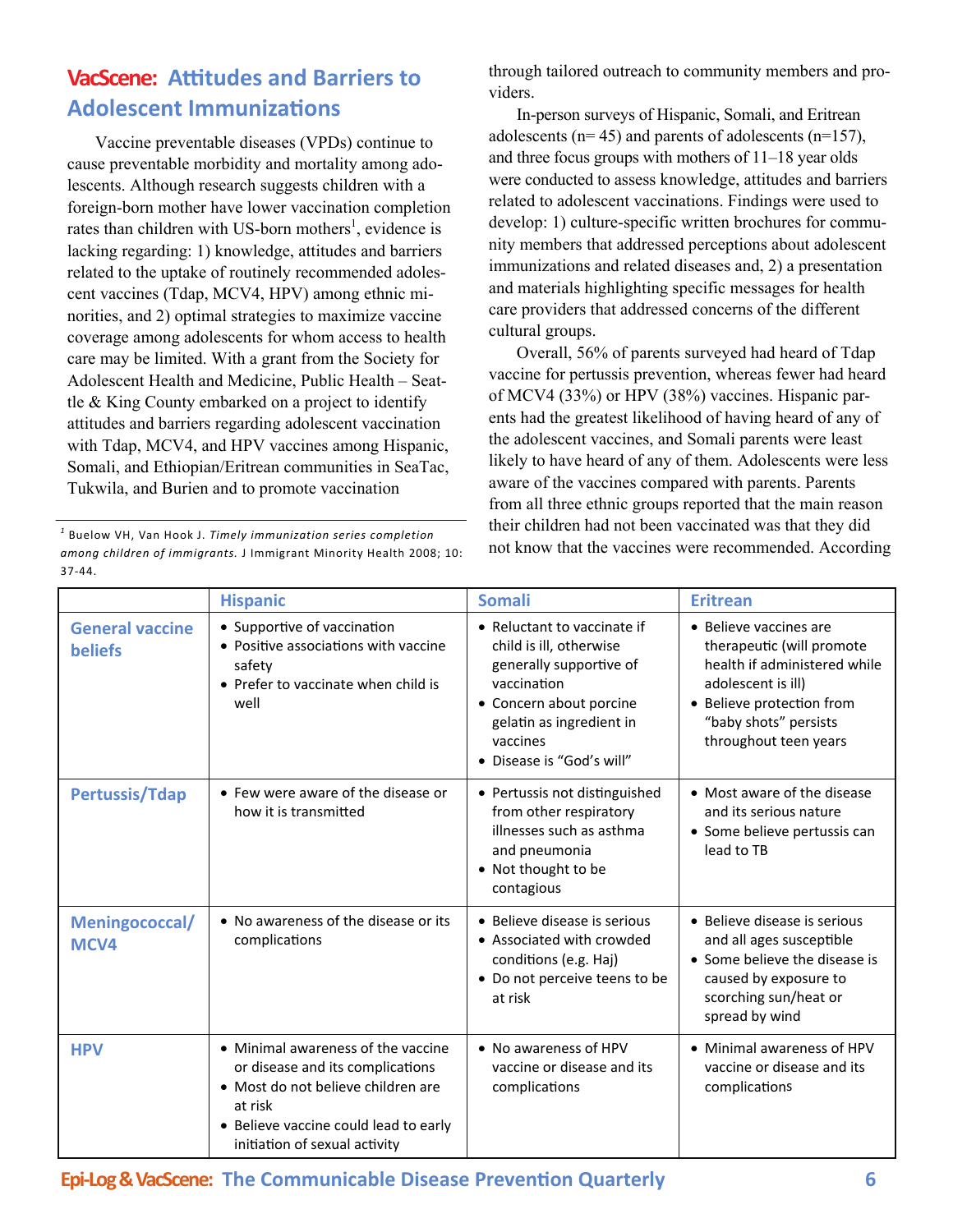#### <span id="page-6-0"></span>**VacScene: Barriers (cont'd)**

to the survey, 60% of parents would have their adolescent vaccinated with Tdap or MCV4 vaccines, but less than half would have their adolescent receive HPV vaccine, even with a doctor's recommendation.

Focus group participants expressed a variety of misperceptions and beliefs regarding adolescent vaccines and the respective VPDs, including severity of illness, complications and transmission [\(see Table, Page 6\).](#page-5-0) Each ethnic group had distinct beliefs about each of the vaccines and the diseases they prevent. For example, some Eritrean parents expressed the belief that meningococcal disease is caused by the scorching sun and heat and did not perceive that their families were at risk because they now reside in a temperate climate. Somali parents participating in the focus group did not distinguish pertussis from pneumonia, asthma, or other respiratory illnesses, and were unaware that it could be transmitted person-to-person. Parents were least knowledgeable about HPV and its relationship to cervical cancer. All parents expressed a desire to access vaccine information in their native language(s) and in a variety of formats, including community classes and small group settings. There was nearly universal agreement among focus group participants that they would vaccinate their adolescents if recommended to do so by their doctors.

In conclusion, we identified barriers to adolescent immunization including: parents' and adolescents' limited awareness of, and inaccurate perceptions regarding, adolescent vaccines and VPDs; lack of health care provider recommendations for vaccination; and, inability to access health information in native languages. **A strong recommendation from the physician is a critical factor influencing parents' decision to vaccinate, even when hesitancy exists. Other factors (such as personal experiences with these diseases and religious and cultural beliefs) also influence parents' decisions regarding vaccination. Knowledge of beliefs, perceptions and concerns regarding adolescent immunizations and related VPDs can help inform strategies to improve adolescent vaccine uptake among ethnic populations.** To access the full report, visit: [Strategies for Increasing Adolescent](http://www.jahonline.org/article/S1054-139X(14)00708-3/pdf)  [Immunizations in Diverse Ethnic Communities.](http://www.jahonline.org/article/S1054-139X(14)00708-3/pdf)

#### **VacScene: Rubella Eliminated in the Americas**

Rubella is a once common viral infection transmitted through direct or droplet respiratory secretions. The illness is typically mild in children and may include rash, lowgrade fever, malaise, and lymphadenopathy. However, rubella infection during pregnancy can lead to miscarriage, stillbirth, or Congenital Rubella Syndrome (CRS), a complication in the developing fetus that can result in hearing loss, cataracts, congenital heart defects, and intellectual disabilities. Before rubella vaccine was introduced in the US in 1969, infection was endemic with epidemics occurring every 6 to 9 years. During the 1964-65 US epidemic, an estimated 12.5 million cases occurred, 11,000 fetuses were miscarried, stillborn or aborted, and 20,000 infants were born with CRS. Globally, more than 100,000 children are born each year with severe birth defects attributable to CRS.

On [April 29,](http://www.paho.org/hq/index.php?option=com_content&view=article&id=10798&Itemid=1926&lang=en) the Pan American Health Organization (PAHO) and World Health Organization (WHO) declared the Americas region free of endemic rubella transmission and CRS, [culminating a 15-year comprehensive effort](http://www.paho.org/hq/index.php?option=com_content&view=article&id=10830%3A10-actions-that-led-elimination-rubella&Itemid=1926&lang=en)  [among member countries](http://www.paho.org/hq/index.php?option=com_content&view=article&id=10830%3A10-actions-that-led-elimination-rubella&Itemid=1926&lang=en) including:

- combined high-level political and economic commitments
- strategic partnerships with CDC, UNICEF, the United Nations Foundation and others
- broad sweeping MMR vaccination campaigns in healthcare and nontraditional settings in urban, rural and remote areas
- use of mass and social media, and celebrity and religious institution endorsements to promote vaccination
- integration of rubella and measles disease surveillance
- Establishment of CRS surveillance
- strengthened laboratory capacity to document endemic disease

"The fight against rubella has taken more than 15 years, but it has paid off with what I believe will be one of the most important Pan American public health achievements of the 21st century," said PAHO/WHO Director Dr. Carissa F. Etienne. "Now it's time to roll up our sleeves and finish the job of eliminating measles as well."

In 2012, WHO launched a [Global Measles and Rubel](http://www.who.int/immunization/newsroom/Measles_Rubella_StrategicPlan_2012_2020.pdf)[la Strategic Plan,](http://www.who.int/immunization/newsroom/Measles_Rubella_StrategicPlan_2012_2020.pdf) which includes the goal to eliminate measles and rubella in at least 5 WHO regions by 2020.

See next page for **Rubella Resources.**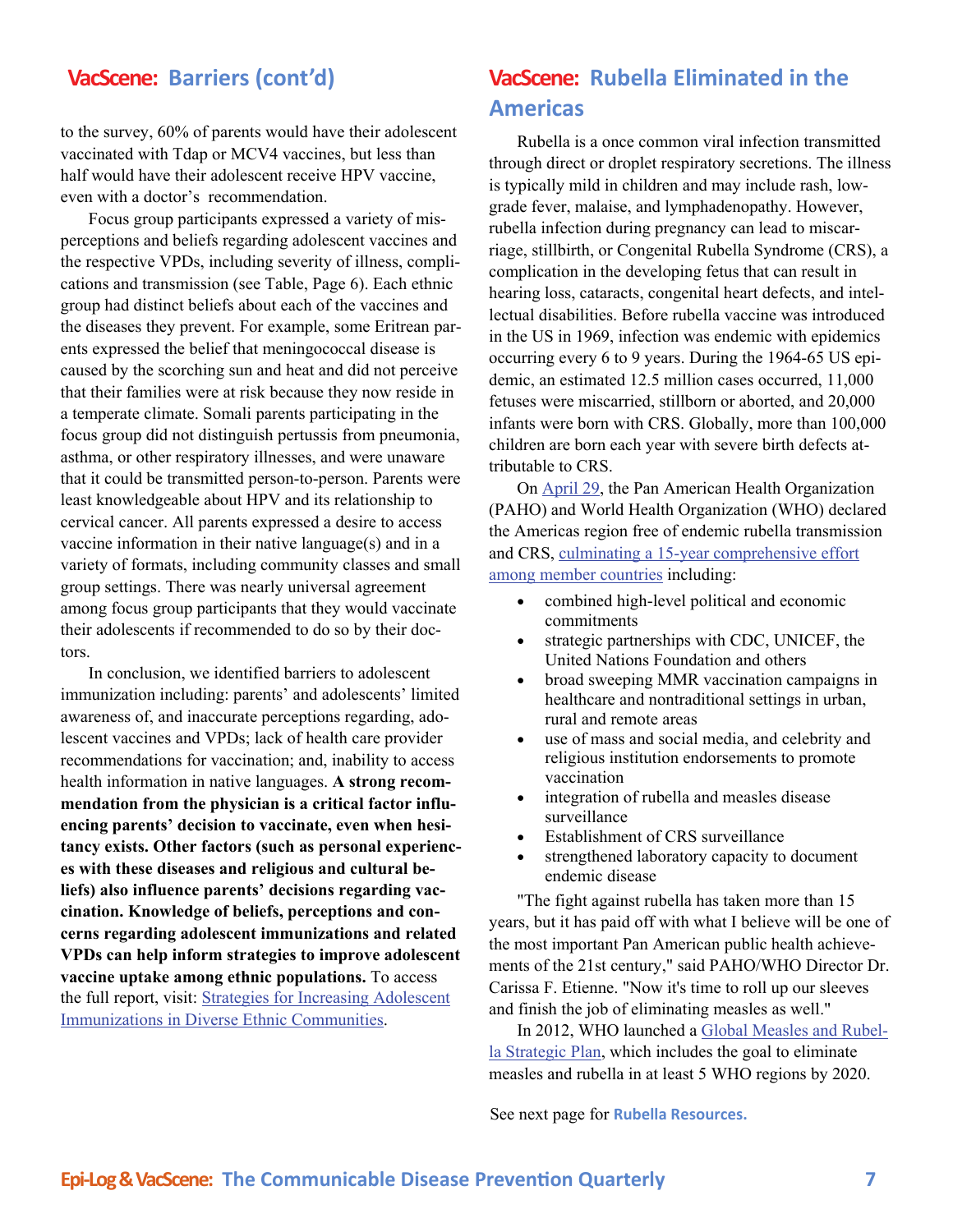#### **Rubella Resources**

<span id="page-7-0"></span>WHO's [Rubella](http://www.who.int/immunization/diseases/rubella/en/) page [Measles](http://www.measlesrubellainitiative.org/) and Rubella Initiative MMR Vaccination [Recommenda](http://www.cdc.gov/mmwr/preview/mmwrhtml/rr6204a1.htm)tions, CDC

#### **VacScene: 2014 ImmunizaƟon Coverage Excellence Awards**

Public Health—Seattle & King County Immunization Program staff conduct about 125 Vaccines for Children (VFC) Program compliance site visits annually (the visits are required by law for recipients of federally funded vaccine). One-third of the visits include an AFIX assessment (Assessment, Feedback, Incentive, eXchange), which involves using clinic data in the Washington State Immunization Information System (IIS) to generate site-specific childhood immunization coverage rates and identify clinic factors potentially influencing coverage levels.

While it is apparent to us that all of our Childhood Vaccine Program providers work hard to keep their patients up to date, we would like to bestow recognition for excellence in immunization practice to a group of "Hot Shots": King County clinics that achieved childhood immunization coverage levels at or above 80% for the 4313314 series (4 DTaP, 3 IPV, 1 MMR, 3 HepB, 3 Hib, 1 VAR, and 4 PCV) in patients aged 24-35 months in 2014:

- **North Seattle Pediatrics**
- **Swedish Factoria Primary Care**
- **Swedish Greenlake Primary Care**
- **Swedish Issaquah Primary Care**
- **Valley Medical Center/Valley Family Medicine**

Three additional clinics receive an honorable mention for achieving immunization coverage levels above 75%:

- **HealthPoint/Renton**
- **International Community Health Services/ Holly Park Medical Clinic**
- **Virginia Mason/Issaquah Medical Center**

"Strong healthcare provider recommendations for vaccination and clinic systems that support best practices for immunization are the most important factors in getting children fully vaccinated on schedule," said Dr. Jeff Duchin, Chief of Public Health's Communicable Disease

Epidemiology and Immunization Section and Interim Health Officer. "We are proud to honor the doctors, nurses and medical staff who work every day to protect and improve the health of our community through vaccination."

All eight clinics are especially vigilant in systematically screening for and administering needed vaccines at every opportunity and educating parents and their clinic staff on the most current vaccine information to help parents make the best choice: on-schedule vaccination. These exceptional results also reflect accuracy and completeness of getting clinic immunization data into the IIS.

For more information on the AFIX continuous quality improvement process, visit [http://www.cdc.gov/vaccines/](http://www.cdc.gov/vaccines/programs/afix/about/overview.html) [programs/afix/about/overview.html](http://www.cdc.gov/vaccines/programs/afix/about/overview.html)

#### **VacScene: CDC Pink Book Course September 16‐17 in Tacoma**

WithinReach and CDC will offer a two-day course "Epidemiology and Prevention of Vaccine-Preventable Diseases" at Hotel Murano in Tacoma, WA September 16 -17. This "Pink Book" course will be led by faculty experts from CDC's National Center for Immunization and Respiratory Diseases. Featured content will include a comprehensive review of immunization principles featuring the most up-to-date information and recommendations from the Advisory Committee on Immunization Practices (ACIP).



Visit [http://www.withinreachwa.org/get-involved/](http://www.withinreachwa.org/get-involved/events/the-pink-book-course/) [events/the-pink-book-course/](http://www.withinreachwa.org/get-involved/events/the-pink-book-course/) to learn more about registration, pre-course workshops, continuing education credit and more.

#### **Epi‐Log&VacScene: The Communicable Disease PrevenƟon Quarterly 8**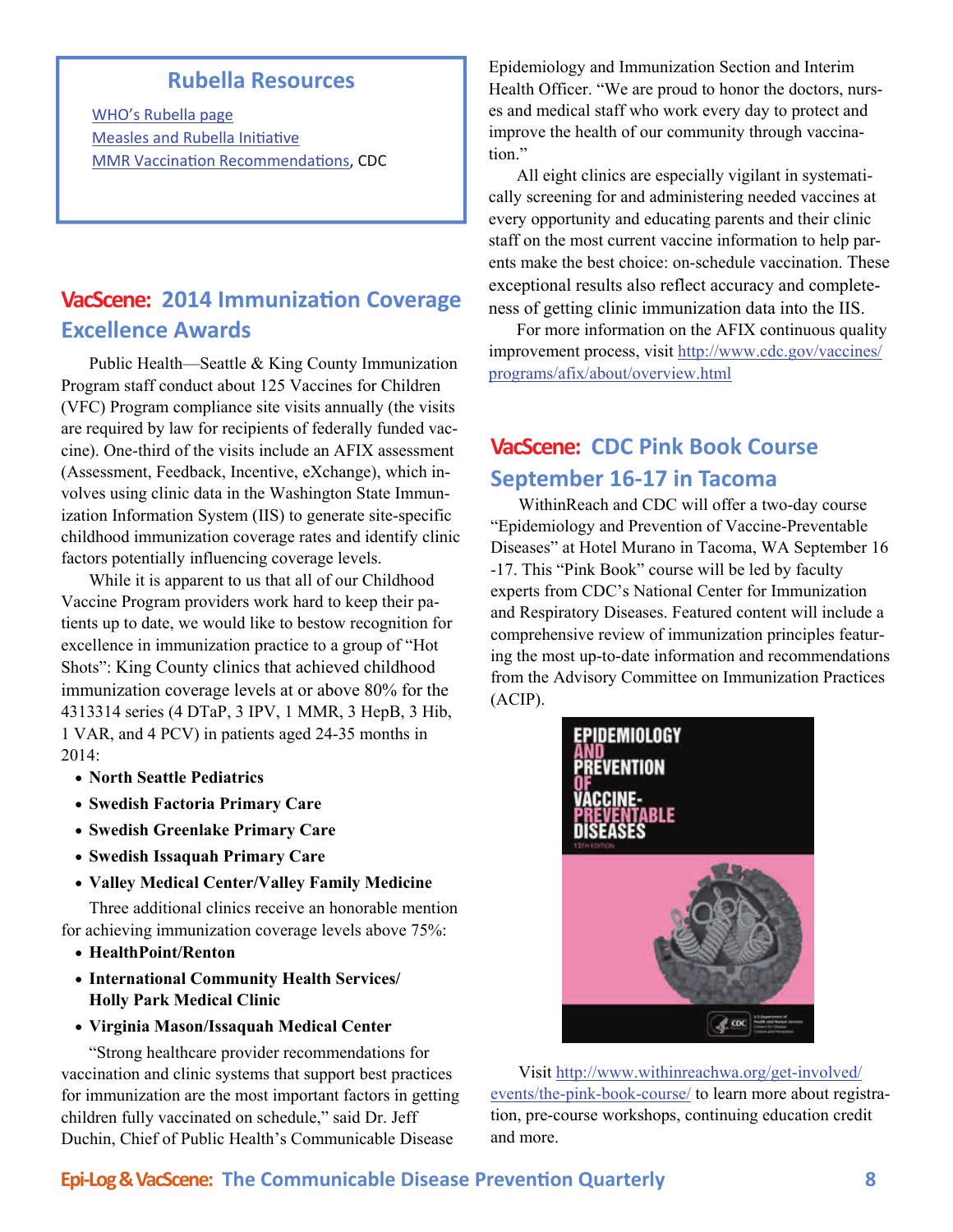#### <span id="page-8-0"></span>**Epi‐Log: Influenza Season Summary and Vaccine Updates**

The 2014-15 influenza season was more severe than the past four flu seasons, with a record number of reported laboratory-confirmed influenza deaths and influenza outbreaks in long-term care facilities (LTCFs). Peak influenza activity based on emergency department (ED) influenza -like illness (ILI) and laboratory reporting occurred from late December through January. The predominant strain was influenza A (H3N2) compared with A (H1N1) in 2013-14. On February 26, 2015, updated interim influenza (flu) vaccine effectiveness (VE) estimates for the current 2014-2015 season were presented to the Advisory Committee on Immunization Practices (ACIP). The updated VE estimate against influenza A H3N2 viruses was 18% (95% confidence interval (CI): 6%-29%). Reduced protection against H3N2 viruses this season has been attributed to the fact that more than two-thirds of circulating H3N2 viruses analyzed at CDC are drifted from the H3N2 vaccine virus recommended for vaccine production. The proportion of drifted viruses at the U.S. VE study sites was even higher (>80%). The VE estimate against influenza B viruses this season was  $45\%$  (95% CI:  $14\% - 65\%$ ). The World Health Organization and US Food and Drug Administration have recommended a change in the influenza A(H3) and influenza B vaccine components for the 2015 2016 season. For more information, see: htt[p://](http://www.cdc.gov/flu/news/updated-vaccine-effectiveness-2014-15.htm) [www.cdc.gov/flu/news/updated](http://www.cdc.gov/flu/news/updated-vaccine-effectiveness-2014-15.htm)-vaccine-effectiveness-2014‐[15.htm](http://www.cdc.gov/flu/news/updated-vaccine-effectiveness-2014-15.htm)

#### **VacScene: Increasing Evidence Supports Use of High‐Dose Flu Vaccine in Adults 65 Years of Age and Older**

Fluzone High-Dose (HD) influenza vaccine is approved for use in people 65 years of age and older. Fluzone HD vaccine contains four times the amount of antigen contained in standard-dose adult flu vaccine.

Data from clinical trials comparing Fluzone (standard dose) to Fluzone HD among persons aged 65 years or older indicate that higher antibody levels occur after vaccination with Fluzone HD. A 2‐year [randomized](http://www.nejm.org/doi/full/10.1056/NEJMoa1315727?query=featured_home) trial involv‐ ing close to 32,000 [volunteers](http://www.nejm.org/doi/full/10.1056/NEJMoa1315727?query=featured_home) at more than 100 sites and [published](http://www.nejm.org/doi/full/10.1056/NEJMoa1315727?query=featured_home) in the New England Journal of Medicine indicated that the high-dose vaccine was 24.2% (95% confidence interval: 9.7% - 36.5%) more effective in preventing flu in adults 65 years of age and older relative to a standard-dose vaccine. Because the study did not include an unvaccinated group for comparison, the authors could not calculate how much either vaccine lowered the volunteers' overall risk of contracting flu (absolute efficacy).

A retrospective cohort study in US Medicare beneficiaries showed that, in people 65 years of age and older, high-dose inactivated influenza vaccine was significantly more effective than standard-dose vaccine in prevention of influenza-related medical encounters. Additionally, the large population in this study showed, for the first time, a significant reduction in influenza-related hospital admissions in high-dose compared to standard-dose vaccine recipients, an outcome not shown in randomized studies.

At this time the Advisory Committee on Immunization Practices has not expressed a preference for any flu vaccine indicated for people 65 and older.

#### **VacScene: FREE HPV Vaccine Reminder Magnets!**

As part of Public Health's immunization promotion effort, we are pleased to provide two reminder magnet designs to keep adolescent patients on track for HPV vaccine series completion. We hope that you will give a magnet to each patient seen in your clinic for whom HPV vaccine is indicated. Clinics located in Seattle are encouraged to order the red/blue magnet, which also includes a message that HPV vaccine is offered at school-



based health centers. The green/blue magnet is suitable for all provider offices in King County. See what the magnets look like and order a supply for your clinic at htt[p://](http://www.kingcounty.gov/healthservices/health/communicable/immunization/children/magnets.aspx) [www.kingcounty.gov/healthservices/](http://www.kingcounty.gov/healthservices/health/communicable/immunization/children/magnets.aspx) [health/communicable/](http://www.kingcounty.gov/healthservices/health/communicable/immunization/children/magnets.aspx) immunizati[on/children/magnets.aspx](http://www.kingcounty.gov/healthservices/health/communicable/immunization/children/magnets.aspx)